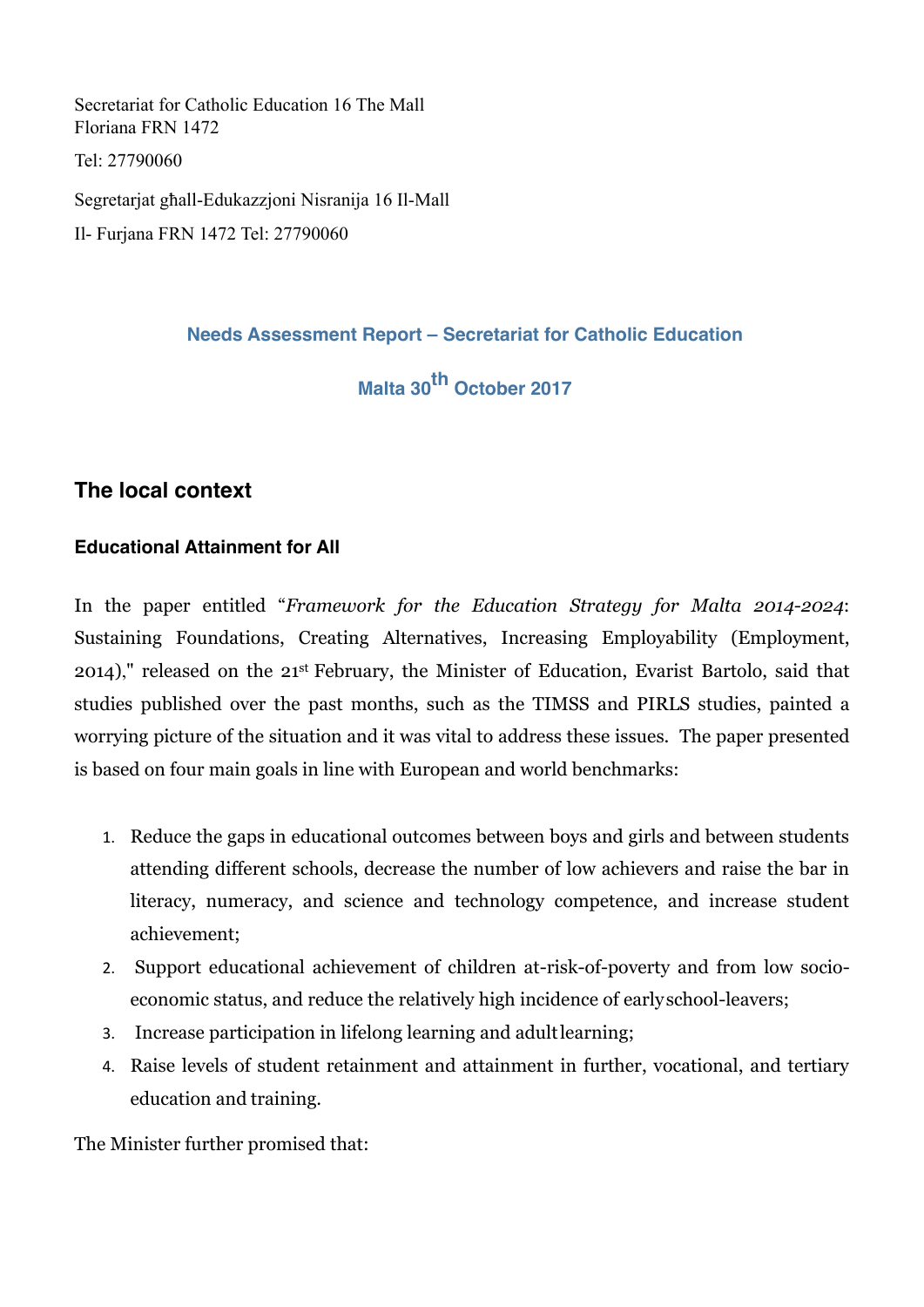"In the next ten years, the Ministry will carefully update the existing learning programmes and modes of assessment in both general and vocational and training education…there is no way our country can prosper and succeed as a democratic and just society if we retain the current high levels of children with low literacy, numeracy, science and digital skills, the low level of children who master higher-order thinking skills, and the current drop-out rates."

(PIRLS 2011 Malta Report)

Three thousand, five hundred and ninety-eight students participated in the study from State (58.2%), Church (30.2%) and Independent(11.6%) schools. These are some of the scores and results obtained by students through the study:

- Malta's mean reading score (477) was significantly lower than the international average and was ranked 35th of 45 participating countries.
- Reading attainment of Maltese pupils was comparable to pupils from Trinidad and Tobago but was significant higher than nine countries including Azerbaijan, Iran, Colombia, United Arab Emirates, Saudi Arabia, Indonesia, Qatar, Omar andMorocco.
- The bottom 25% of Maltese students scored less than 412 and the top 25% scored more than 546 in the Reading Achievement scale.
- In both Maltese and English tests, Maltese pupils scored higher in tasks that required retrieving information and making straightforward inferences rather than in tasks that required interpreting, integrating and evaluating the information.
- The language instructional time throughout a whole year in Malta (181 hours), reported by teachers is 51 hours less than the international average (232hours)
- The time spent reading as part of language instruction throughout a whole year in Malta (37 hours) is the lowest of all the countries taking part and is 34 hours less than the international average (71 hours).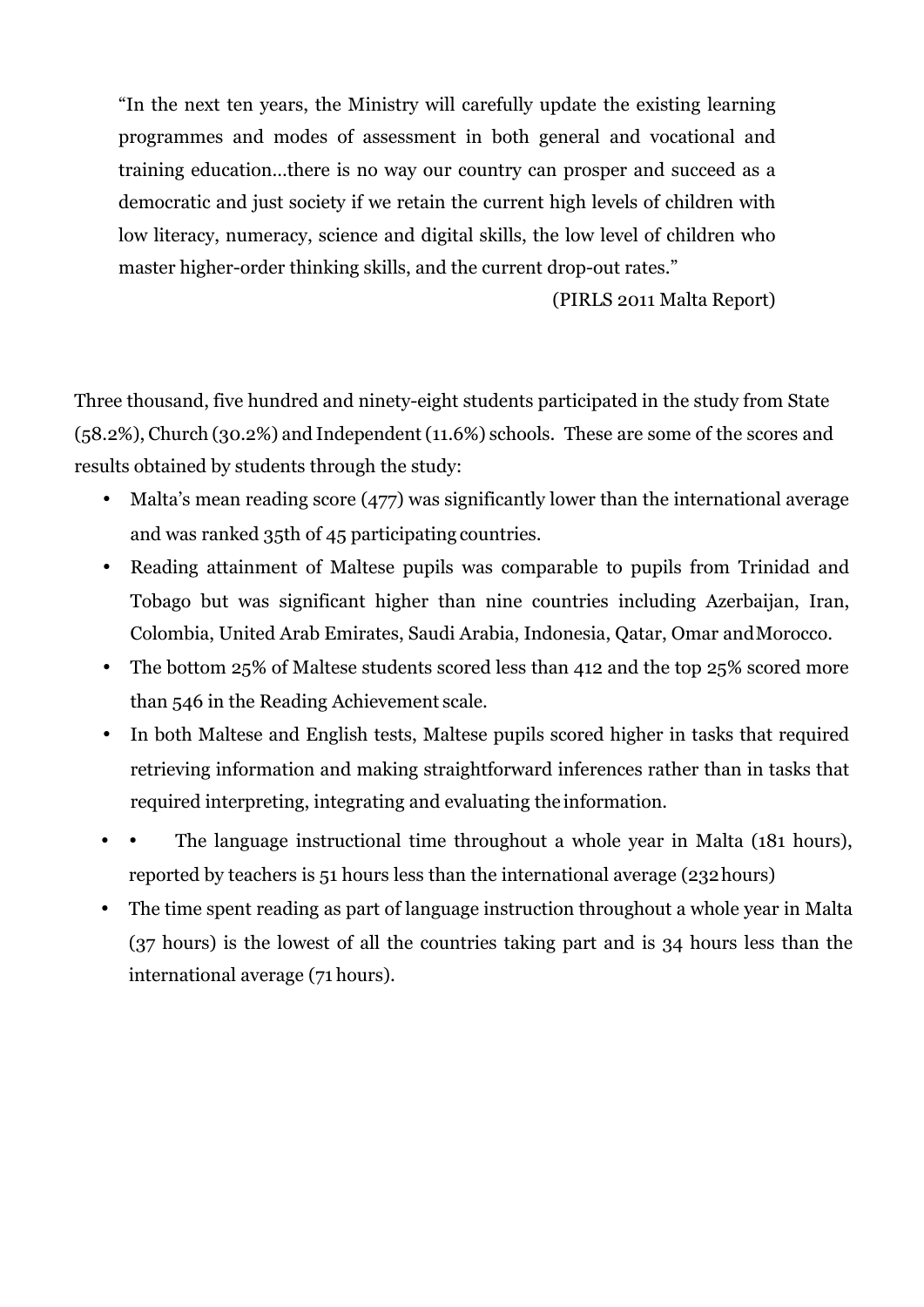#### **PISA 2009+ and PISA 2015**

PISA assesses outcomes primarily in the areas of mathematical literacy, scientific literacy and reading literacy. The emphasis on 'literacy' refers to 'the capacity of students to apply knowledge and skills in key subject areas and to analyse, reason and communicate effectively as they pose, solve and interpret problems in a variety of situations.' With respect to reading literacy, it is defined in terms of students' ability to understand, use and reflect on written text to achieve their purposes. However, PISA takes this aspect of literacy further by the introduction of an active element – the capacity not just to understand a text but to reflect on it, drawing on one's own thoughts and experiences.

Malta also participated in PISA 2009+ and in PISA 2015, but not in 2012. In PISA 2015, Malta has obtained improved results across the areas of reading, mathematics and science. Malta was one of the few countries which increased the share of top-performing students in reading since PISA 2009. Another achievement for Malta has been in reducing the gender gap. This was especially marked for reading, with Malta being the country with the highest reduction in mean reading gender score differences. Differences in results among the schooling sectors have persisted. However, it is to be noted that these results are to be interpreted in the light of the socio-economic and cultural conditions which prevail in the different contexts and which have been proven to determine achievement. Also, against all international trends, immigrant children in Maltese schools have been recorded to achieve morehighly.

#### PISA 2009

In 2010, three thousand, four hundred and fifty-three (3,453) students participated in the PISA study comprising of 1,839 females and 1,614 males. The sample comprised most of the population of 15-year olds and guaranteed a maximum margin of error of approximately 1% using a 95% degree of confidence. The students were selected randomly from 53 schools ensuring a good geographical representation. 920 students were selected from seven Junior Lyceums, 1049 students were selected from eighteen area secondary schools, 1176 students were selected from twenty church schools and 308 were selected from eight private schools Students were given questionnaires where information on pupils' demographic and socioeconomic backgrounds including parents' level of education, their qualifications and their main occupations were included, among others. Other questions comprised information about the students' study habits, and attitudes to reading and reading activities at school. Here is a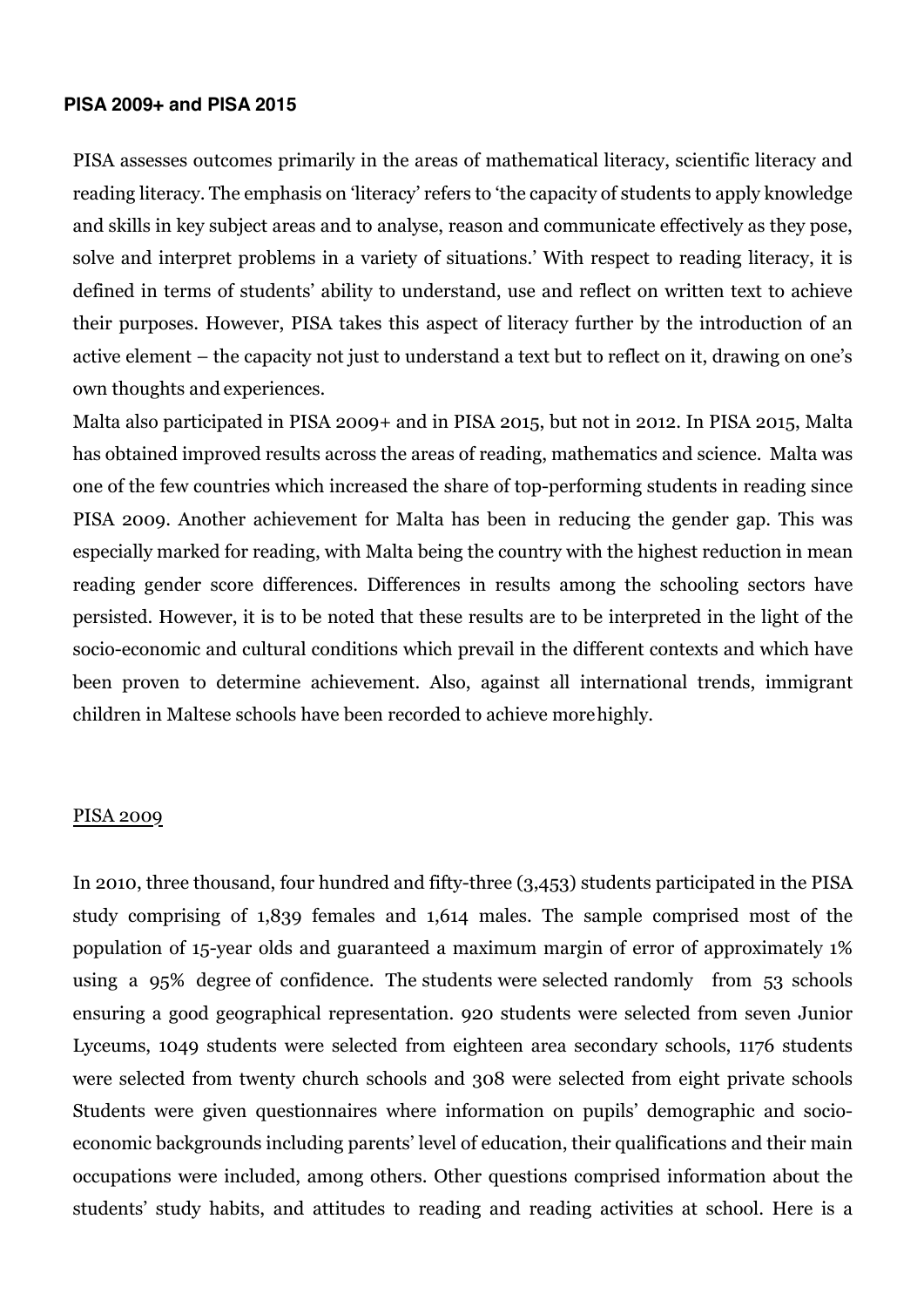## sample of the results:

## *Socio, economic and cultural status:*

- The proportion of Maltese mothers doing a full time job (27.5%) is approximately half EU and OECD averages; however, the proportion of mothers doing a part-time job (18.0%) is comparable to EU and OECDaverages.
- The proportion of Maltese fathers doing a full-time job (88.7%) exceeds EU and OECD averages by more than 7%; however, there is significantly lower proportion of fathers doing home duties. Compared to other countries, Maltese fathers are more likely to be breadwinners and mothers to be house carers.
- In Malta, the proportion of mothers doing a white collar high skilled job (38.6%) is significantly lower to EU and OECD averages; whereas the proportion of mothers doing a blue collar low skilled job (18.6%) is significantlyhigher.
- The proportion of fathers in Malta doing a white collar job (59.0%) is significantly higher than the EU and OECD averages; whereas, the proportion of fathers doing a blue collar job (41.0%) is significantly lower.

## *Reading attitudes:*

- Over 66% of pupils in Malta spend some time reading for enjoyment, while about 34% only read if they have to.
- 18.6% of Maltese students believe that reading is a waste of time; however, this is significantly lower to EU (26.0%) and OECD (24.2%)averages
- For pupils in Malta the most popular reading materials were magazines (53.8%) and newspapers (45.3%). Pupils read fiction (39.3%) more often than non-fiction books (24.1%). Compared to EU and OECD averages, higher proportions of Maltese students read fiction and non-fiction books and lower proportions read magazines, newspapers and comic books.
- Pupils in Malta spent significantly more time chatting online and reading emails than the OECD and EU averages but were similar to their EU and OECD counterparts in the frequency of other online activities.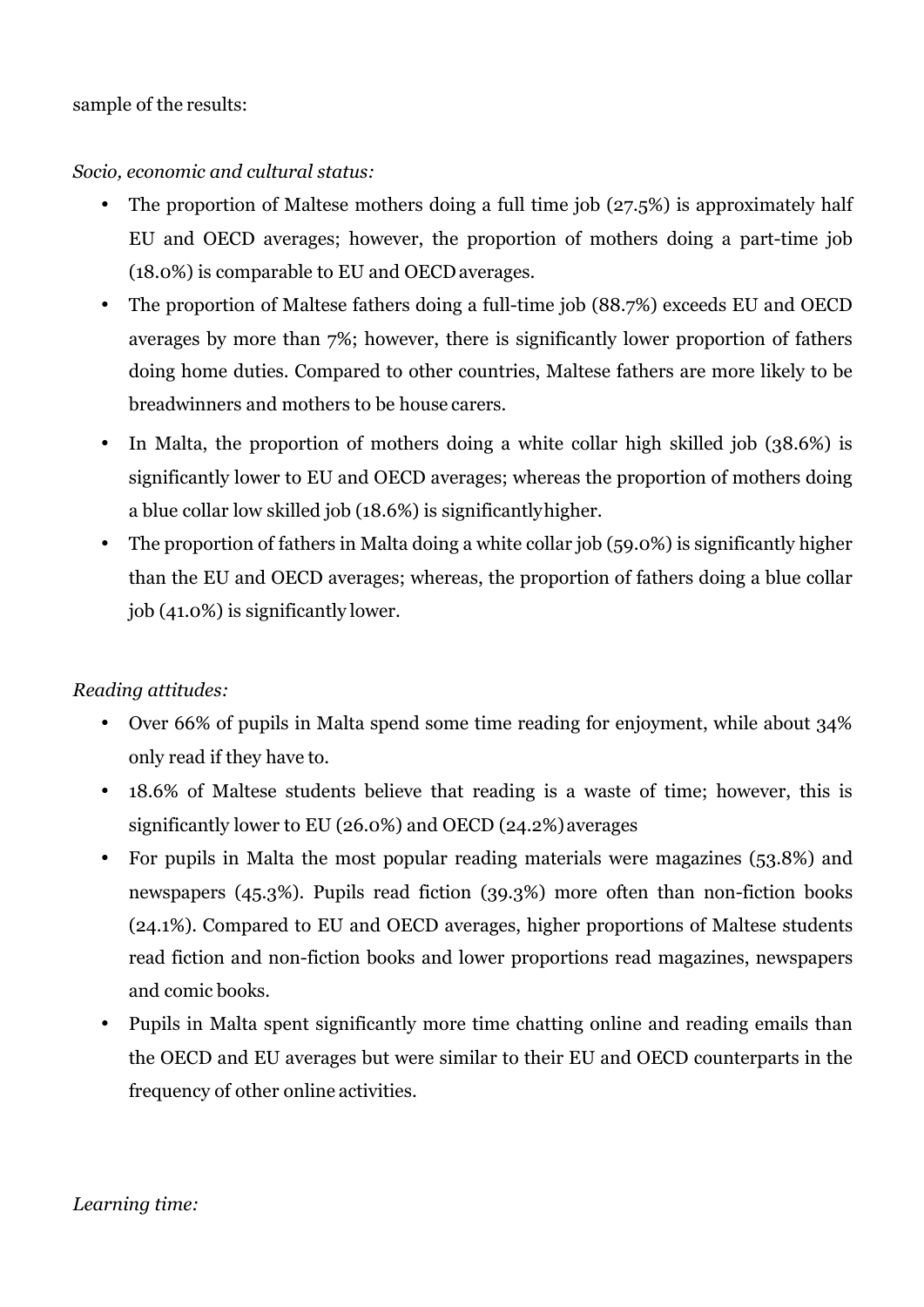- Learning time at school does not vary much between countries. Most students have on average 4 to 5 lessons weekly in mathematics, science and test language (English in the case of Malta) and the duration of each lesson ranges from 45 to 60 minutes.
- The proportion of Maltese pupils attending additional lessons outside school hours is significantly higher than EU and OECDaverages.
- Malta has the highest proportion (58.2%) of students in EU and OECD countries who take additional lessons in Mathematics, the highest proportion (43.9%) of students who take extra lessons in Science, the fourth largest proportion (21.2%) of pupils taking additional lessons outside school time in the test language (English), and the third largest proportion (28.7%) of pupils who take extra lessons in other school subjects.
- Those pupils taking additional lessons outside school time in Science and English scored significantly lower in the PISA science and reading tests than their counterparts who did not take additional lessons outside school time. In Mathematics, the mean attainment scores were comparable between the two groups taking/not taking additional lessons outside school time.

In brief, Maltese students were estimated to have an average score significantly higher in reading than for the lowest performing OECD country, Mexico. The Maltese average was statistically the same as those for Serbia and Costa Rica. 64% of students in Malta are estimated to have a proficiency in reading literacy that is at, or above the baseline needed to participate effectively and productively in life. This compares to 81% in the OECD countries, on average. Malta is notable among PISA 2009+ participants in that it has a PISA 2009+: Achievement of 15-year olds in Malta 88 relatively large proportion of advanced readers but also a relatively large proportion of poor and very poor readers in the population. In Malta, girls significantly outperformed boys and have the largest gender gap in reading across all 74 PISA 2009 and PISA 2009+ participants. Attainment in reading was also found to be positively and significantly related to the economic, social and cultural status of the child's family. While the reading scores of female students attending Independent schools is significantly higher than EU and OECD averages, the mean reading attainment of Church schools students, Independent schools boys and Junior Lyceums girls is comparable to EU and OECD averages. Junior Lyceum boys and Area Secondary students score around 100 scale points less when compared to other Maltese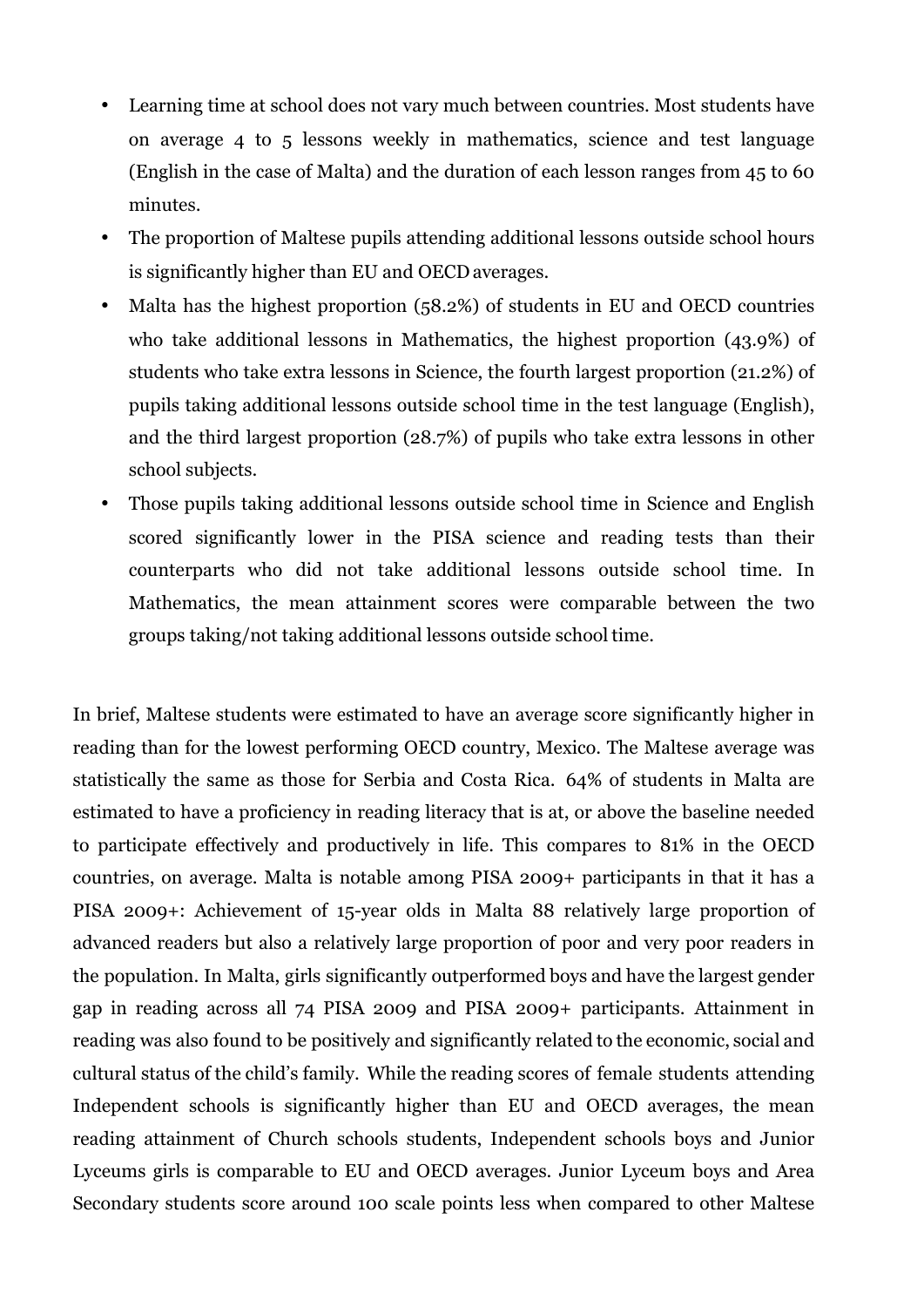Form 5 students. The multilevel model relating attainment in reading literacy to social, economic and cultural status of the child's family identifies substantial school-level variance in the reading attainment scores and was one of the highest among the seventyfour participating countries.

### PISA 2015

In PISA 2015, Science was the major domain, while Reading and Mathematics were the minor domains. The Maltese group participating in the PISA study were three thousand, six hundred and seventy-seven students (3,677) where 1,875 (51.0%) were males and 1,802 (49.0%) were females, which were selected randomly from 61 schools ensuring a good geographical representation. The sample comprised 964 males and 989 females from 30 States schools, 695 males and 653 females from 21 Church schools and 216 males and 160 females from 10 Independent schools.

As mentioned above, reading was the main focus in PISA 2000 and 2009, and a minor domain in PISA 2003, 2006, 2012 and 2015. Reading literacy, is defined in terms of students' ability to understand, use and reflect on written texts to achieve their purposes. However, PISA takes this aspect of literacy further by the introduction of an active element – the capacity not just to understand a text but to reflect on it, drawing on one's own thoughts and experiences. In PISA, reading literacy is assessed in relation to:

- *Text format*  PISA has used non-continuous texts that present information in other ways, such as in lists, forms, graphs, or diagrams. It has also distinguished between a range of prose forms, such as narration, exposition and argumentation. In PISA 2015, the framework encompasses both print and electronic texts, based on the principle that individuals will encounter a range of written material in their civic and work-related adult life and that it is not sufficient to be able to read a limited number of types of text.
- *Reading aspects*  Students are not assessed on the most basic reading skills, as it is assumed that most 15-year-old students will have acquired these. Rather, they are expected to demonstrate their proficiency in accessing and retrieving information, forming a broad general understanding of the text, interpreting it, reflecting on its contents and reflecting on its form andfeatures.
- *Situations*  These are defined by the use for which the text was constructed. For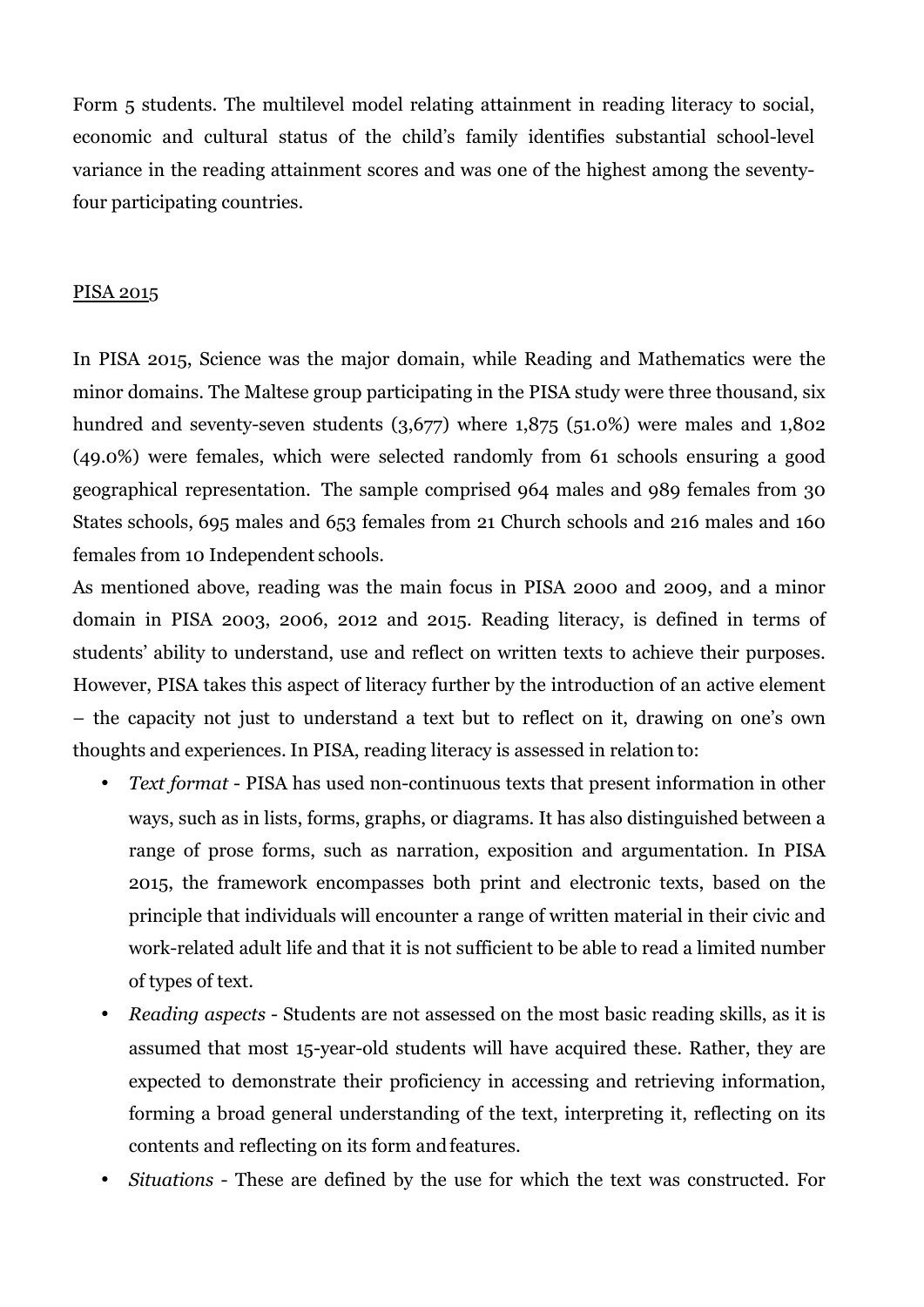example, a novel, personal letter or biography is written for people's personal use; official documents or announcements for public use; a manual or report for occupational use; and a textbook or worksheet for educationaluse.

The characteristics of the texts are clustered into five dimensions: text medium, aspect, format, type and situation. The seven proficiency levels used in the PISA 2015 reading assessment, ranging from advanced proficiency (Level 6) to very basic proficiency (Level 1b), are the same as those established for the PISA 2000 and 2009 assessments, when reading was the major area of assessment.

The required skills at each proficiency level are according to the three processes that students use to answer the questions. *The access and retrieve process* refers to the reader's ability to find and collect information. *The integrate and interpret process* refers to the reader's ability to process what is read in order to make internal sense of the text. *The reflect and evaluate process*  refers to the reader's ability to engage with the text while drawing on information, ideas or values external to the text.

These were the mean reading scores and percentiles obtained by Maltese students in each proficiency level as well as the international average of 72 countries:

| Countr  | <b>Mean</b> | $5th$ % | $10^{th}\%$ | $25^{\rm th}\%$ | $50th$ % | $75^{th}$ % | $90th$ % | $95^{\rm th}\%$ |
|---------|-------------|---------|-------------|-----------------|----------|-------------|----------|-----------------|
| Malta   | 477         | 236     | 284         | 366             | 456      | 533         | 595      | 631             |
| Average | 493         | 326     | 364         | 428             | 498      | 561         | 613      | 641             |

The following table shows the percentage of Maltese students in each proficiency level and the average obtained across the 72 countries participating:

| <b>Countr</b> | <b>Below</b><br>level | <b>Level</b><br>1 <sub>b</sub> | Level<br>1a | <b>Level</b><br>$\mathbf{2}$ | <b>Level</b><br>3 | <b>Level</b> | <b>Level</b><br>5 | <b>Level</b><br>6 |
|---------------|-----------------------|--------------------------------|-------------|------------------------------|-------------------|--------------|-------------------|-------------------|
|               | 1b                    |                                |             |                              |                   |              |                   |                   |
| Malta         | 7.5                   | 11.1                           | 17.0        | 22.5                         | 22.5              | 13.9         | 4.7               | 0.9               |
| Average       | 1.3                   | 5.2                            | 13.6        | 23.2                         | 27.9              | 20.5         | 7.2               | 1.1               |

## *Reading attainments*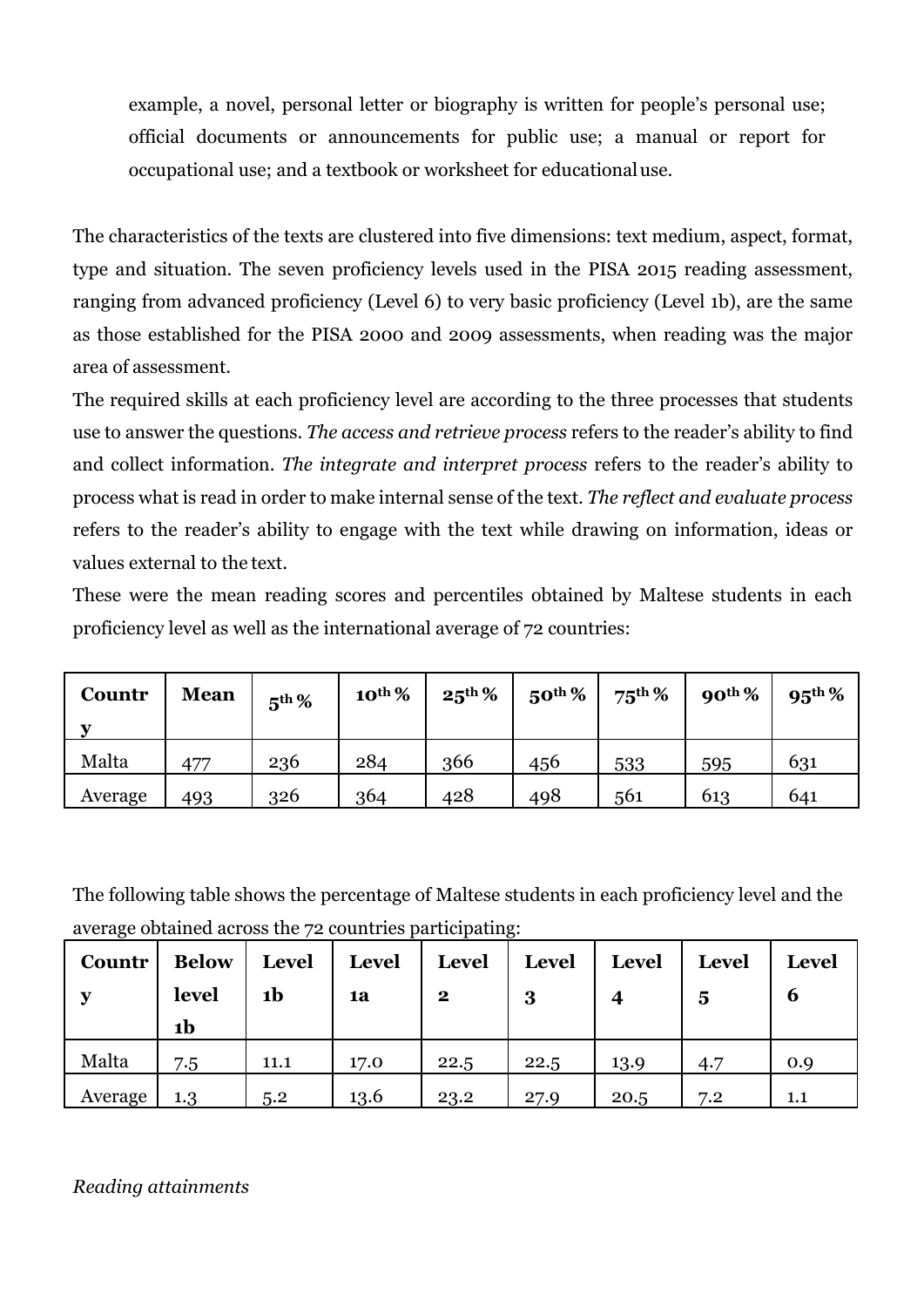- When comparing European countries, Malta scored significantly higher in reading than Romania, Bulgaria, Turkey, Montenegro, Moldova, Albania, Macedonia and Kosovo.
- Malta scored significantly lower than Finland, Ireland, Estonia, Norway, Germany, Poland, Slovenia, Netherlands, Sweden, Denmark, Belgium, France, Portugal, United Kingdom, Spain, Switzerland, Latvia, Czech Republic, Croatia, Italy, Austria, Iceland, Luxembourg, Israel, Lithuania, Hungary and Greece.
- The proportion of Maltese students (5.6%) performing at or above proficiency level 5 is lower than the international average (8.3%); while the proportion of Maltese students (18.6%) performing below proficiency level 2 is significantly larger than the international average (6.5%).
- In all seventy-two countries participating in PISA 2015, girls outperform boys in reading. The mean reading score of Maltese girls exceeds the mean reading score of Maltese boys by 42 score points. This gap is significantly larger than the difference in the mean reading scores of boys and girls across all countries (27 points). However, Malta has reduced substantially the mean gender score difference for reading from 72 in 2009 to 42 in 2015.
- The mean reading score of Maltese students in the PISA 2015 cycle (447) was 6 points higher than the PISA 2009 cycle (441); however, the increment is not significant.
- Compared to PISA 2009, the mean Reading scores in PISA 2015 increased by around 5 points in State and Church schools and by 10 points in Independent schools. For males attending State schools the increment in the mean Reading score was significant.
- Malta together with thirteen other countries (Romania, Luxembourg, Norway, Chile, Denmark, Czech Republic, Portugal, Croatia, Lithuania, Germany, Singapore, France and Latvia) saw growth in the share of top-performing students in reading since PISA 2009 with no concurrent reduction in the share of low-performing students.
- With the exception of females attending independent schools, the percentage of high- achievers increased in all school types for both male and female students. The percentage of low-achievers increased for female students attending state and church schools but decreased for females attending independent schools. On the other hand, the percentage of low-achievers decreased for males attending state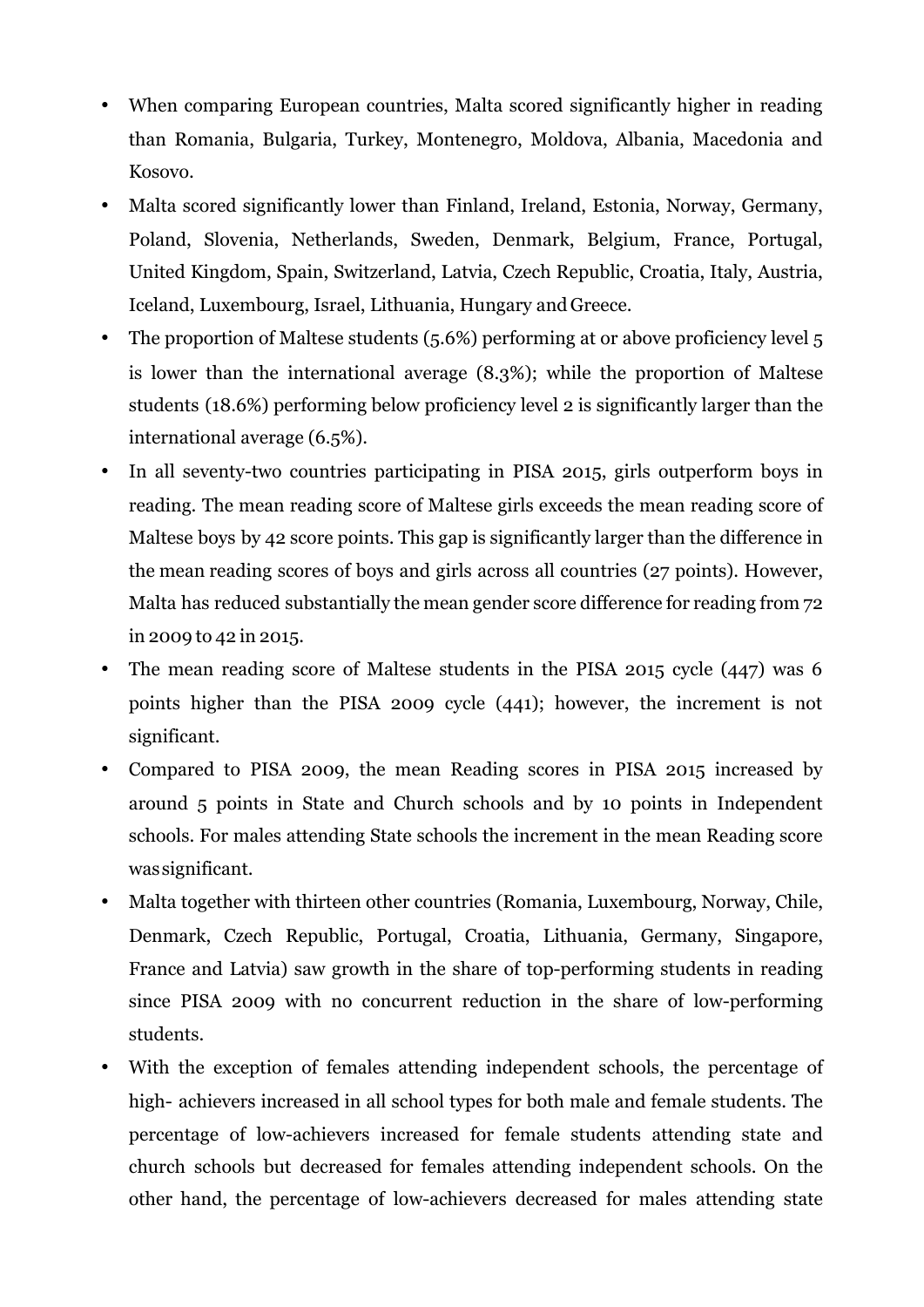schools but increased for males attending church and independent schools.

• Between PISA 2009 and PISA 2015, the gender gap shrank by 30 points in Malta (PISA 2009 and PISA 2015 assessments were both delivered on paper).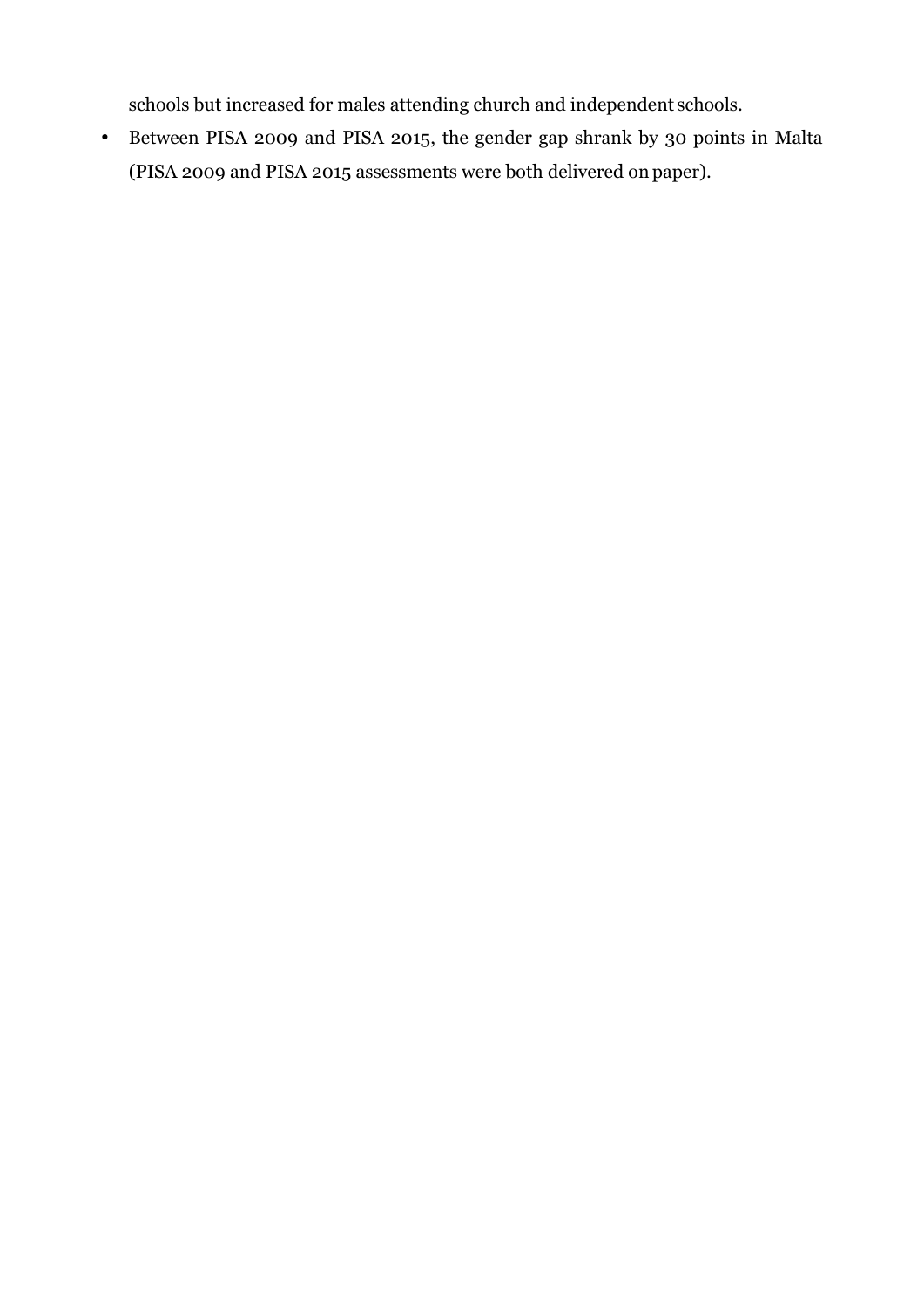### Inclusive Educational Practices

Inclusive Education in Malta is one of the main targets of our education system. Education is to enhance children with various abilities at various levels. "The aim is to create environments responsive to the differing developmental capacities, needs, and potential of all students." Malta has one of the highest rates for mainstreaming in the EU (only 0.35% of the total school population is in Resource Centres - the term used for former special schools). Despite this development, it was difficult to integrate students with disability in the mainstream learning system due to the rigid curriculum which leads to the national examinations. With the help of the learning Support Assistants, children with disability were also integrated into the main streaming. Although this can sometimes lead to exclusion of the child with disability from his or her peers. Another challenge to inclusive education arose when, there has been a strong reaction to foreigners especially Muslim asylum seekers. It was also noted that there are deprived communities or groups of learners who are also pushed out of education through the experience of failures in education. Several initiatives have been introduced in Malta to support inclusive education:

• A National Curriculum Focus Group for Inclusive Education - worked on making the schools responsible for the education of allchildren.

• A National Minimum Curriculum (1999) was passed unanimously through parliamment – one curriculum aimed at a quality education for all, highlighting holistic education, social inclusion, and formative assessment

• Inclusion Coordinator (INCO) role- it was important to have teachers trained to act as coordinators of support within the schools – regarding the work of LSAs with teachers, as well as to organise relations with parents and other outside school support services.

• Collaboration with parents - where possible, the IEP is preceded by what is called a Making an Action Plan (MAP) session with the child and parents at the centre and a focus on the Child's holistic development and learning; Dreams and Nightmares about his or her development; Child's Strengths and Weaknesses; and Development and long termGoals.

• Other supports – the availability of multi-disciplinary teams, early intervention teachers, nurture groups and learning support zones for students with SEBD, peripatetic teachers for VI/HI and alternative communication support.

Examination access arrangements  $-$  a system has also been developed for ensuring that students with special needs are provided not only with arrangements for learning in class, such as prompters, extra time, use of word processing facilities, but also during examinations as long as the examination objectives are maintained.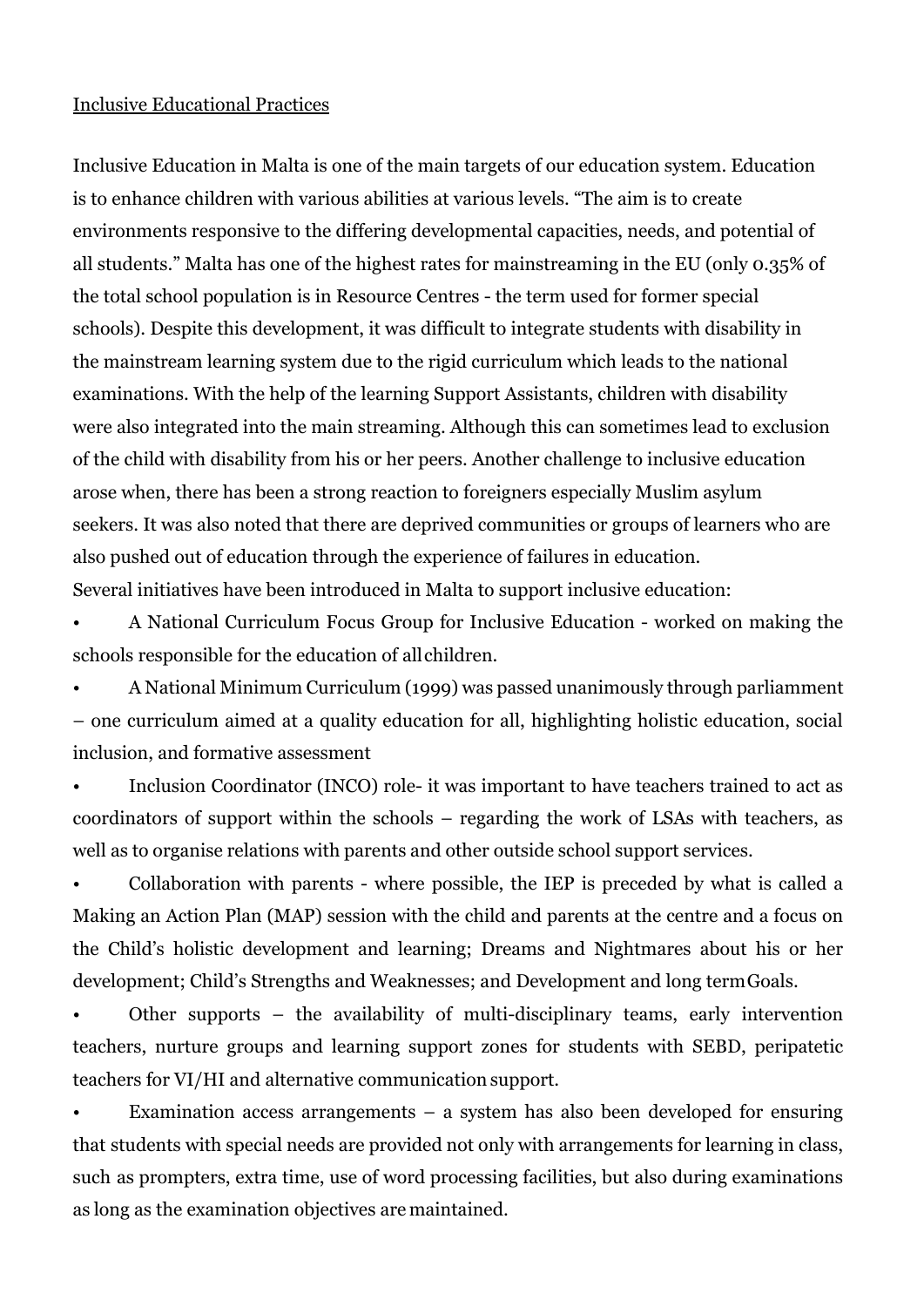• Peer preparation - Social inclusion requires children to be equal members of the class. Peer Preparation sessions help classmates develop understanding and respect for diversity and how best to include the child with a disability in their class such as through Circle Time and Buddy systems.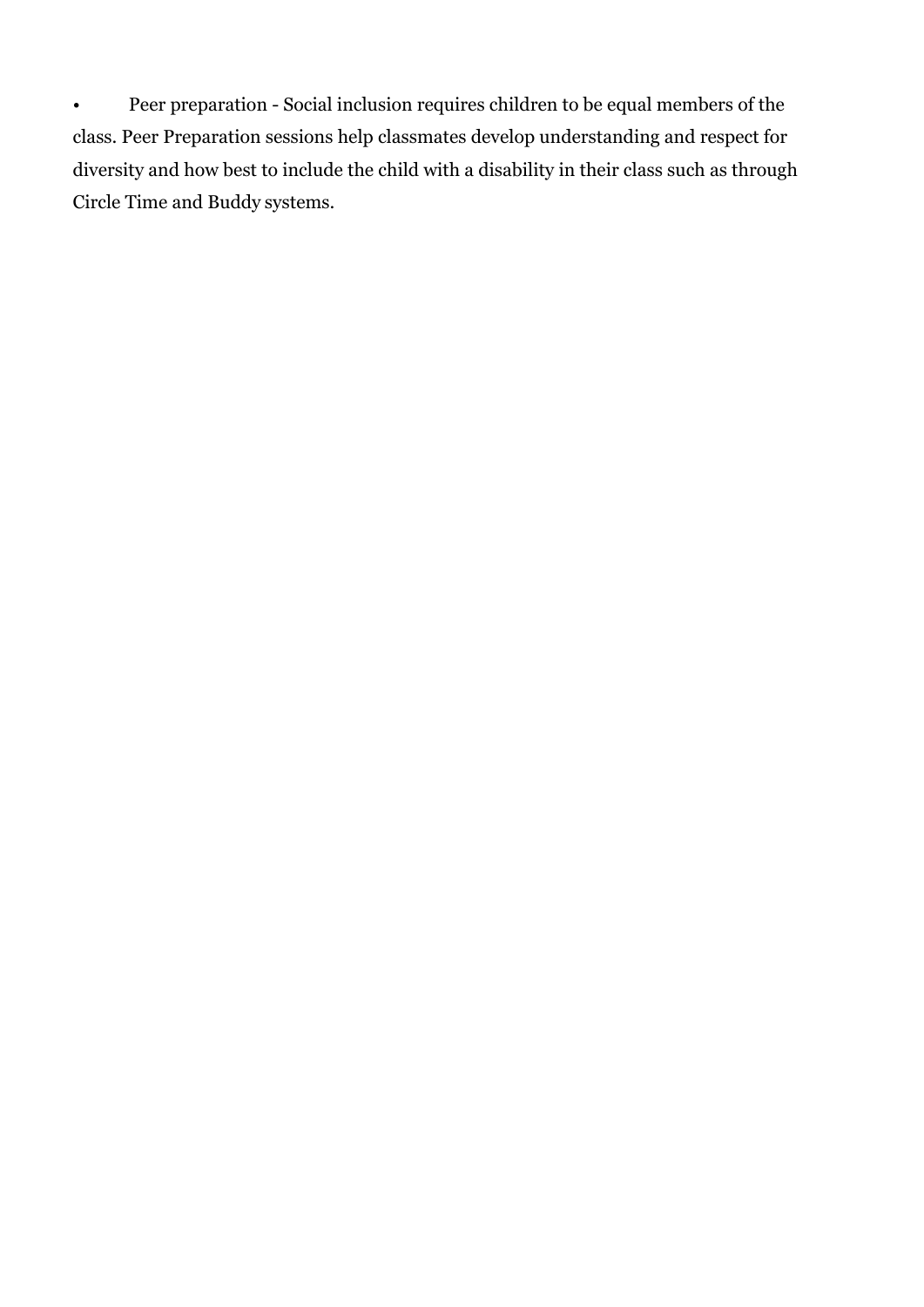## **Interactive Groups (IG)**

### **Where we are today**

Group work has been used to some extent in our schools. How much and in what subjects it is done is left to the teacher's discretion. In primary schools, most times, this type of learning is carried out in science but most widely in non-core subjects. It is mainly used to create unified learning within the diverse needs of the students in class and generally to create a form of record of what they have learned by creating a chart or to take part in an experiment. During this type of learning, formative assessment takes place and observations of learning only rarely recorded. Moreover, in general, not enough emphasis is placed on the degree to which students are actually participative during this type of learning and on the roles which they assume during the collaborative activity.

#### **Where we want to go - The way forward**

Through IG we would like to see all students involved in their learning where each child will have a chance to try out what is presented to the whole class. Having an adult with each group will facilitate social skills such as turn-taking, peer to peer tutoring, empathy and solidarity between different social groups. Adults in turn, will give feedback to the teacher on how students in their group have fared, thus each student receives feedback from the adult, not only academically but also from a social context, the soft skills, so important in today's society. The project provides an opportunity for teachers to further enhance their skills in managing groups as well as working with volunteers to facilitate learning.

### **Dialogic Literary Gatherings (DLG)**

### **Where we are today**

To our knowledge, this learning concept has never been explored in Malta. The objective behind reading lessons in schools is one in which competence as well as understanding is developed in the learner. A love for reading is instilled from a very early age with shared and guided reading sessions ensuring that all learners are included and are developing basic competences. One has to point out that in most cases the emphasis is on individual competence in reading skill and in superficial understanding. Students may sometimes be encouraged to link the text to their everyday life however they are hardly ever encouraged to give their own views or opinions on the issues which are presented.